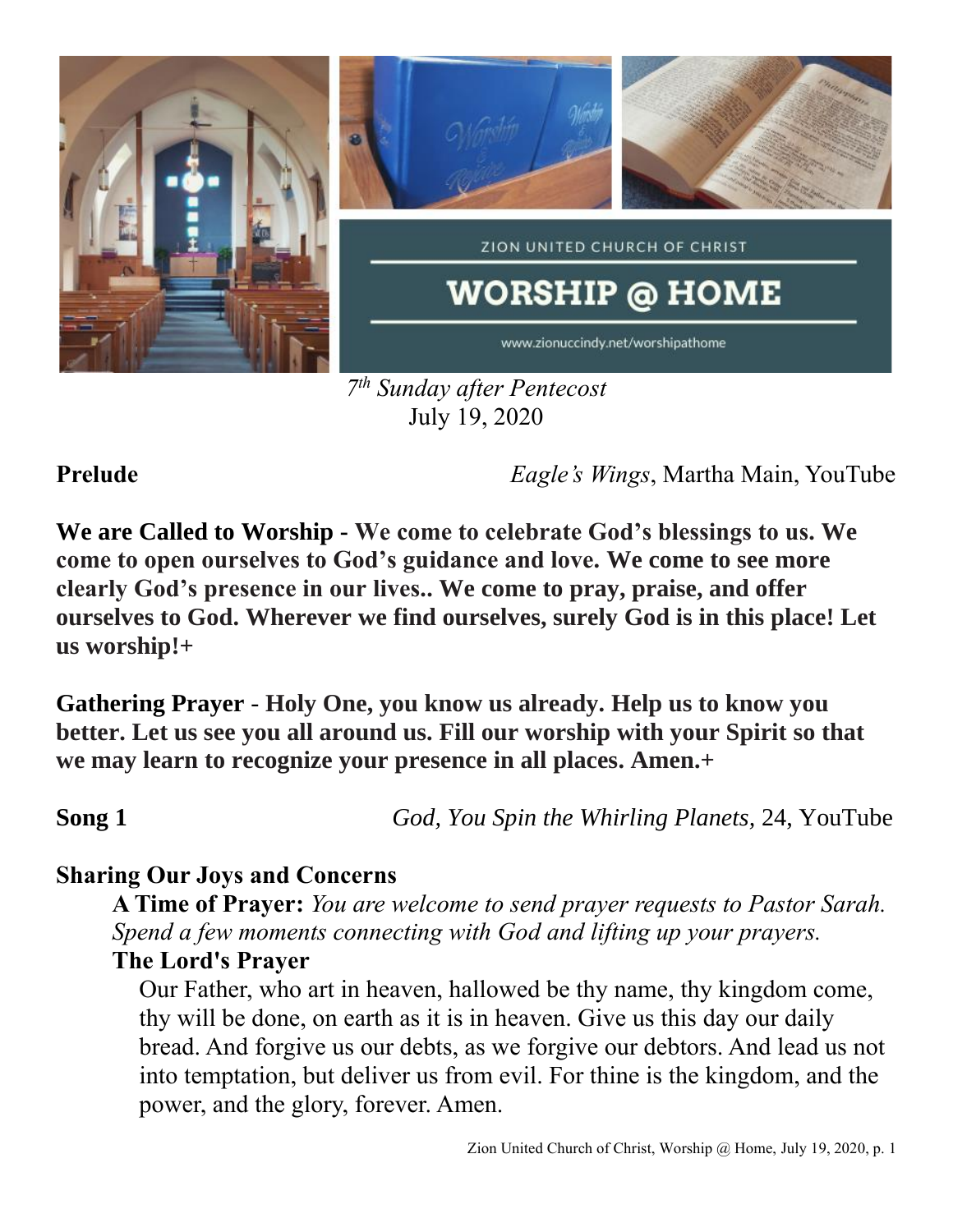**Special Music** *Here I Am, Lord*, YouTube, Martha Main

**Song 2** *Refiner's Fire*, 374, YouTube

### **We Hear God's Word** Matthew 13:24-30, 36-43

24 He put before them another parable: 'The kingdom of heaven may be compared to someone who sowed good seed in his field; <sup>25</sup>but while everybody was asleep, an enemy came and sowed weeds among the wheat, and then went away. <sup>26</sup>So when the plants came up and bore grain, then the weeds appeared as well. <sup>27</sup>And the slaves of the householder came and said to him, "Master, did you not sow good seed in your field? Where, then, did these weeds come from?" <sup>28</sup>He answered, "An enemy has done this." The slaves said to him, "Then do you want us to go and gather them?" <sup>29</sup>But he replied, "No; for in gathering the weeds you would uproot the wheat along with them. <sup>30</sup>Let both of them grow together until the harvest; and at harvest time I will tell the reapers, Collect the weeds first and bind them in bundles to be burned, but gather the wheat into my barn." '

36 Then he left the crowds and went into the house. And his disciples approached him, saying, 'Explain to us the parable of the weeds of the field.' <sup>37</sup>He answered, 'The one who sows the good seed is the Son of Man; <sup>38</sup>the field is the world, and the good seed are the children of the kingdom; the weeds are the children of the evil one, <sup>39</sup>and the enemy who sowed them is the devil; the harvest is the end of the age, and the reapers are angels. <sup>40</sup>Just as the weeds are collected and burned up with fire, so will it be at the end of the age.  $41$ The Son of Man will send his angels, and they will collect out of his kingdom all causes of sin and all evildoers, <sup>42</sup>and they will throw them into the furnace of fire, where there will be weeping and gnashing of teeth. <sup>43</sup>Then the righteous will shine like the sun in the kingdom of their Father. Let anyone with ears listen!

**Meditation** *Weeds in the Garden*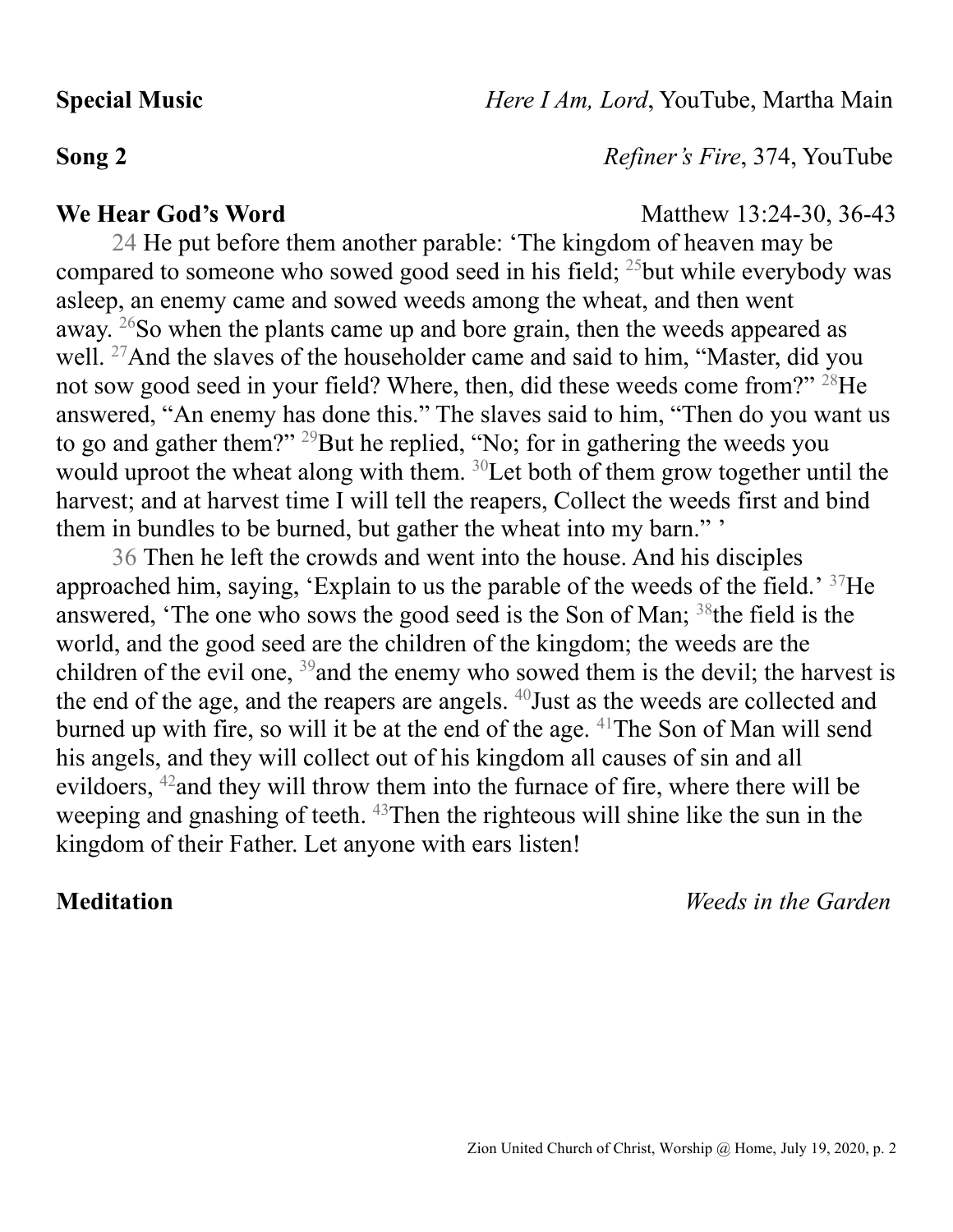## **Spiritual Practice of the Week**



In our own lives, the wheat and the weeds grow side by side. In some ways we are good and fruitful. In other ways, we could probably do better. Spend some time reflecting on the garden of your life. Are there weeds growing in your garden that you are ready to uproot? Perhaps there are unhealthy vices, a tendency to have a quick temper, an inclination toward too harsh words, a bias toward writing others off as weeds too quickly. Our shortcomings are part of our humanity, but thankfully, our Great Gardener leans towards grace.

## **We Respond to God's Word with Our Giving Offertory**

Friends, we may not be together in person today as we worship, but the ministry of our church goes on. During this time when we are apart, we are still in need financial support for our ministry.

You're invited to take out your checkbook in these moments. As you write out your offering, be prayerful with each letter and number. In times such as these, when money becomes tight and our economy is under strain, God invites us to be generous and give what we can. These are gifts we freely give, as we are able and as we are called.

We ask that you please mail in your offerings to our office. Zion United Church of Christ 8916 E. Troy Ave. Indianapolis, IN 46239